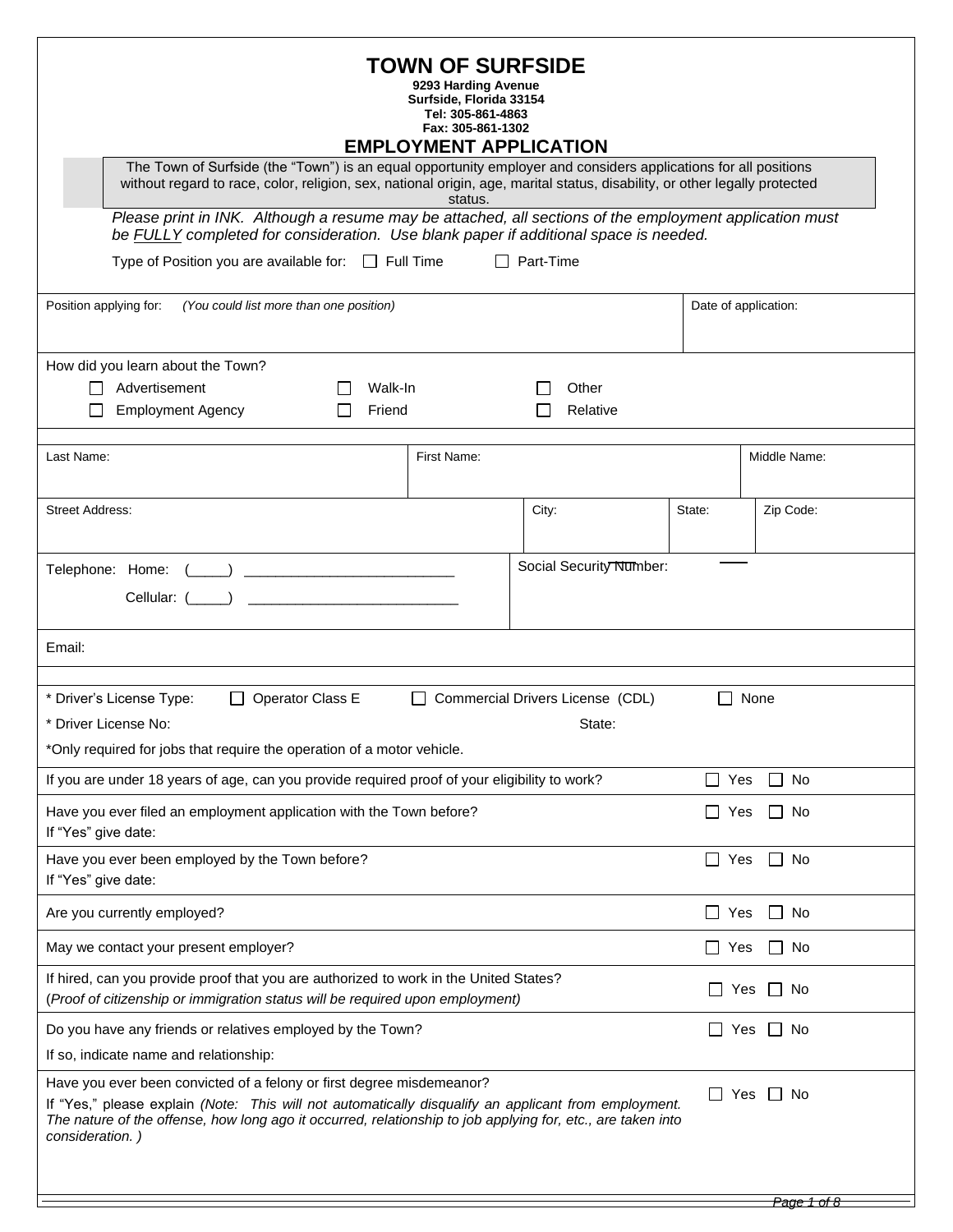## **. EMPLOYMENT EXPERIENCE** *(Must be completed for consideration)*

Please list the names of your present and previous employers in chronological order starting with the present or most recent employer. Be sure to account for all periods of time including military service and any periods of unemployment. Use additional pages if needed.

| Job Title:<br>Length of Services (Specify Dates):<br>Hourly Rate/Salary:<br>From:<br>To:<br>Supervisor's Phone:<br>Supervisor's Name:<br>Reason for Leaving:<br>Duties Performed:<br>Employer:<br>Address:<br>Phone#:<br>Job Title:<br>Length of Services (Specify Dates):<br>Hourly Rate/Salary:<br>From:<br>To:<br>Supervisor's Phone:<br>Supervisor's Name:<br>Reason for Leaving:<br>Duties Performed:<br>Employer:<br>Address:<br>Phone#:<br>Job Title:<br>Length of Services (Specify Dates):<br>Hourly Rate/Salary:<br>From:<br>To:<br>Supervisor's Phone:<br>Reason for Leaving:<br>Supervisor's Name:<br>Duties Performed:<br>Address:<br>Phone#:<br>Employer:<br>Job Title:<br>Length of Services (Specify Dates):<br>Hourly Rate/Salary:<br>From:<br>To:<br>Supervisor's Name:<br>Supervisor's Phone:<br>Reason for Leaving:<br>Duties Performed:<br><b>EDUCATION</b><br>Diploma/Degree<br>Course of Study<br>Name<br><b>High School</b><br>Technical/Vocational<br>School | Employer:     | Address: |  |  |  |  | Phone#: |
|---------------------------------------------------------------------------------------------------------------------------------------------------------------------------------------------------------------------------------------------------------------------------------------------------------------------------------------------------------------------------------------------------------------------------------------------------------------------------------------------------------------------------------------------------------------------------------------------------------------------------------------------------------------------------------------------------------------------------------------------------------------------------------------------------------------------------------------------------------------------------------------------------------------------------------------------------------------------------------------|---------------|----------|--|--|--|--|---------|
|                                                                                                                                                                                                                                                                                                                                                                                                                                                                                                                                                                                                                                                                                                                                                                                                                                                                                                                                                                                       |               |          |  |  |  |  |         |
|                                                                                                                                                                                                                                                                                                                                                                                                                                                                                                                                                                                                                                                                                                                                                                                                                                                                                                                                                                                       |               |          |  |  |  |  |         |
|                                                                                                                                                                                                                                                                                                                                                                                                                                                                                                                                                                                                                                                                                                                                                                                                                                                                                                                                                                                       |               |          |  |  |  |  |         |
|                                                                                                                                                                                                                                                                                                                                                                                                                                                                                                                                                                                                                                                                                                                                                                                                                                                                                                                                                                                       |               |          |  |  |  |  |         |
|                                                                                                                                                                                                                                                                                                                                                                                                                                                                                                                                                                                                                                                                                                                                                                                                                                                                                                                                                                                       |               |          |  |  |  |  |         |
|                                                                                                                                                                                                                                                                                                                                                                                                                                                                                                                                                                                                                                                                                                                                                                                                                                                                                                                                                                                       |               |          |  |  |  |  |         |
|                                                                                                                                                                                                                                                                                                                                                                                                                                                                                                                                                                                                                                                                                                                                                                                                                                                                                                                                                                                       |               |          |  |  |  |  |         |
|                                                                                                                                                                                                                                                                                                                                                                                                                                                                                                                                                                                                                                                                                                                                                                                                                                                                                                                                                                                       |               |          |  |  |  |  |         |
|                                                                                                                                                                                                                                                                                                                                                                                                                                                                                                                                                                                                                                                                                                                                                                                                                                                                                                                                                                                       |               |          |  |  |  |  |         |
|                                                                                                                                                                                                                                                                                                                                                                                                                                                                                                                                                                                                                                                                                                                                                                                                                                                                                                                                                                                       |               |          |  |  |  |  |         |
|                                                                                                                                                                                                                                                                                                                                                                                                                                                                                                                                                                                                                                                                                                                                                                                                                                                                                                                                                                                       |               |          |  |  |  |  |         |
|                                                                                                                                                                                                                                                                                                                                                                                                                                                                                                                                                                                                                                                                                                                                                                                                                                                                                                                                                                                       |               |          |  |  |  |  |         |
|                                                                                                                                                                                                                                                                                                                                                                                                                                                                                                                                                                                                                                                                                                                                                                                                                                                                                                                                                                                       |               |          |  |  |  |  |         |
|                                                                                                                                                                                                                                                                                                                                                                                                                                                                                                                                                                                                                                                                                                                                                                                                                                                                                                                                                                                       |               |          |  |  |  |  |         |
|                                                                                                                                                                                                                                                                                                                                                                                                                                                                                                                                                                                                                                                                                                                                                                                                                                                                                                                                                                                       |               |          |  |  |  |  |         |
|                                                                                                                                                                                                                                                                                                                                                                                                                                                                                                                                                                                                                                                                                                                                                                                                                                                                                                                                                                                       |               |          |  |  |  |  |         |
|                                                                                                                                                                                                                                                                                                                                                                                                                                                                                                                                                                                                                                                                                                                                                                                                                                                                                                                                                                                       |               |          |  |  |  |  |         |
|                                                                                                                                                                                                                                                                                                                                                                                                                                                                                                                                                                                                                                                                                                                                                                                                                                                                                                                                                                                       |               |          |  |  |  |  |         |
| College/University                                                                                                                                                                                                                                                                                                                                                                                                                                                                                                                                                                                                                                                                                                                                                                                                                                                                                                                                                                    | Undergraduate |          |  |  |  |  |         |
| Graduate School                                                                                                                                                                                                                                                                                                                                                                                                                                                                                                                                                                                                                                                                                                                                                                                                                                                                                                                                                                       |               |          |  |  |  |  |         |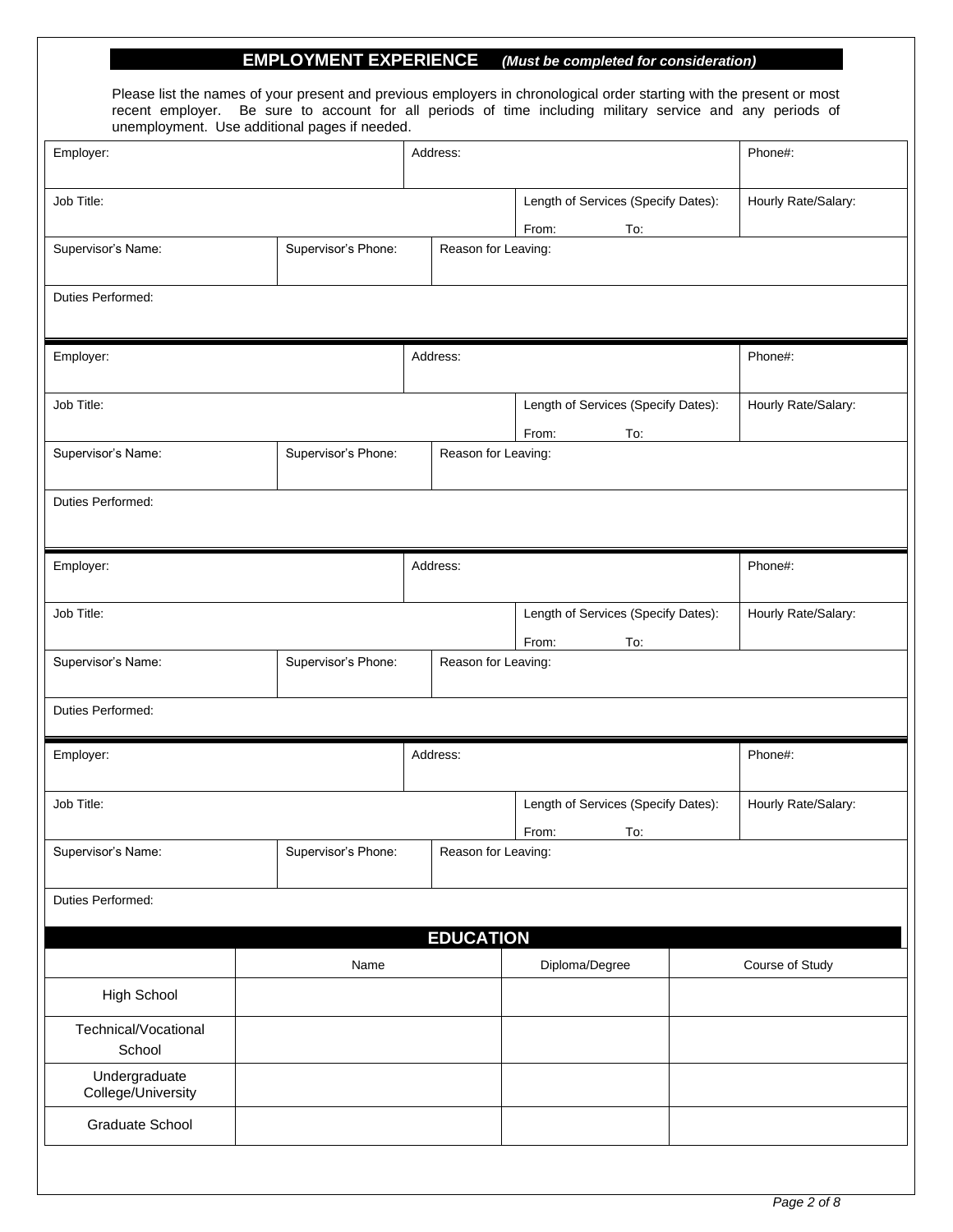Knowledge/Skills/Abilities– Describe all knowledge, skills and/or abilities you posses and believe relevant to the position(s) you seek, such as computer skills, supervisory or management certificates, operation of certain equipment, etc.

Are you able to perform all the essential functions of the position(s) for which you are applying for?  $\Box$  Yes  $\Box$  No If "No" is there a reasonable accommodation that can be made?

## -**FOREIGN LANGUAGES**

Indicate foreign languages you speak, read, and write.

|       | Fluent | Good | Fair |
|-------|--------|------|------|
| Speak |        |      |      |
| Read  |        |      |      |
| Write |        |      |      |

### -**REFERENCES**

Provide name, address and phone number of three references who are not related to you and are not previous employers.

| Name | Address | Phone Number |
|------|---------|--------------|
|      |         |              |
|      |         |              |
|      |         |              |
|      |         |              |
|      |         |              |

#### -**VETERANS' PREFERENCE CLAIM**

Listed below are the Veterans' Preference categories.

The veterans' preference seeking applicant must have received an honorable discharge or must present documentation stating current service is honorable and, in accordance with section 295.07 F.S., meet one or more of the categories listed below:

Additionally, if the applicant is not the veteran and is claiming veterans' preference under one of the other criteria listed below, additional documentation may be required pursuant to Rule 55A-7, F.A.C.

**Category**  $a - A$  veteran with a service-connected disability who is eligible for or receiving compensation, disability retirement, or pension under public laws administered by the U.S. Department of Veterans Affairs and the Department of Defense. [Section 295.07(1) (a),F.S.].



**Category <b>b**–The spouse of a veteran who cannot qualify for employment because of a total and permanent service-connected disability, or the spouse of a veteran missing in action, captured, or forcibly detained or interned in line of duty by <sup>a</sup> foreign government or power. [Section 295.07(1) (b), F.S.].

**Category**  $c - A$  wartime veteran as defined in section 1.01(14) F.S., who has served on active duty for one day or more during a wartime period or who has served in a qualifying campaign or expedition. Active duty for training shall not qualify for eligibility under this paragraph. [Section 295.07(1) (c),F.S.].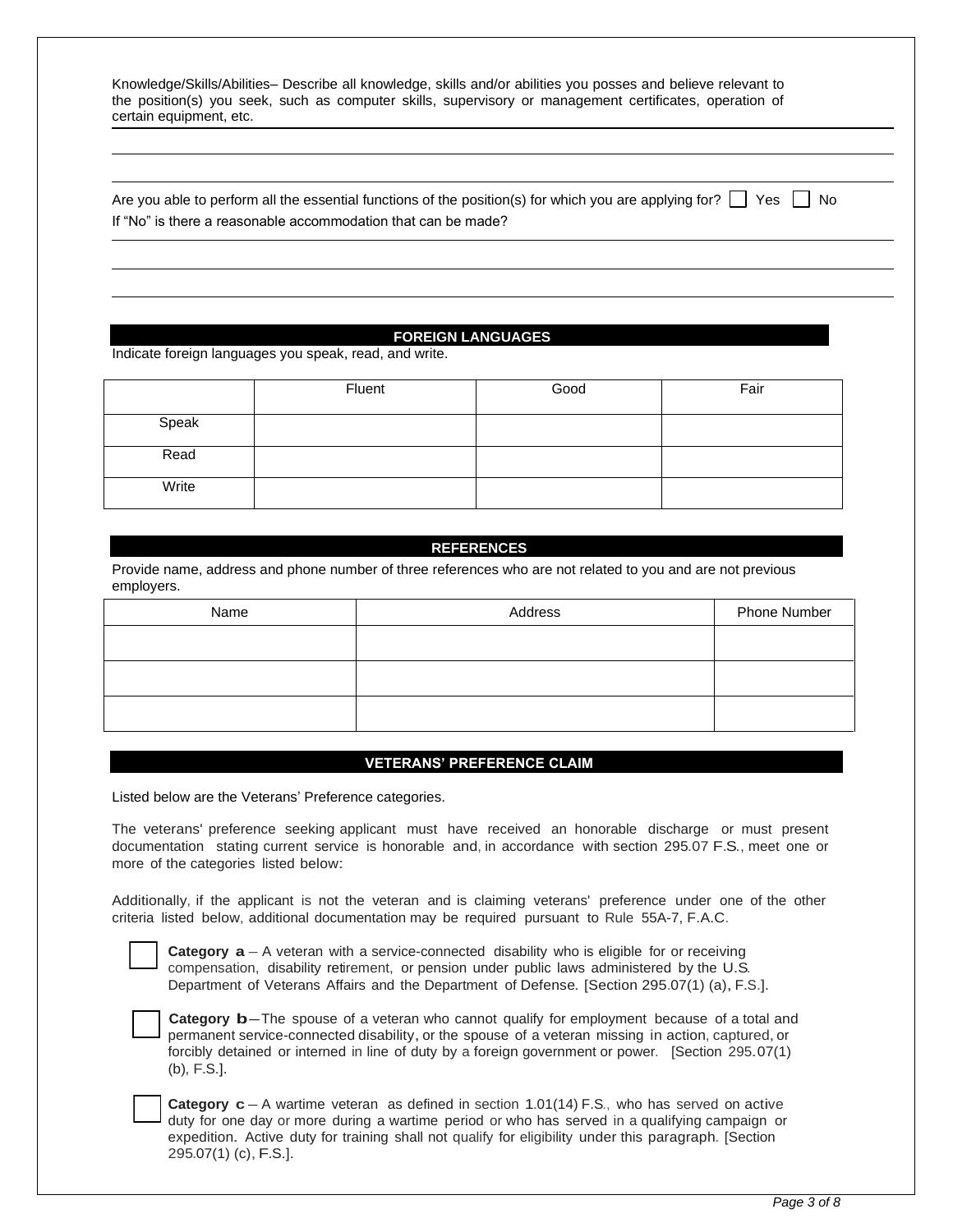**Category <b>d** – The unremarried widow or widower of a veteran who died of a service-connected disability.[Section 295.07(1) (d), F.S.].

**Category e** – The mother, father, legal guardian, or unremarried widow or widower of a member of the United States Armed Forces who died in the line of duty under combat- related conditions, as verified by the United States Department of Defense. [Section 295.07(1) (e), F.S.].



**Category**  $f - A$  veteran as defined in section 1.01(14), F.S., excluding active duty for training. [Section 295.07(1) (f), F.S.].

**Category g** – Current member of any reserve component of the United States Armed Forces or the Florida National Guard. [Section 295.07(1) (g), F.S.]

#### **Do you wish to Claim Veterans' Preference? □ Yes\* □ No**

\*If Yes, it is your responsibility to submit Documentation (DD form 214) or comparable documents that serve as a certificate of release or discharge at the time of application.

#### **If eligible, which Veterans' Preference category are you claiming? (Please check off the appropriate category above – a, b, c, d, e, f, or g).**

#### **Veterans' Preference Documentation Requirements**

Applicants claiming Veterans' Preference are responsible for providing the required documentation at the time of submitting an application or prior to the closing date of the vacancy announcement. However, veterans who have served active duty under Title 10 for six months or less are frequently not provided a DD Form 214. Therefore, it will be necessary for these veterans to provide a copy of their military orders containing their report and release dates and a letter of reference attesting to their "Honorable" service signed by the military human resources department or the commanding officer (or equivalent officer) in charge of their active duty assignment. Other documentation may also be required as per Rule 55A-7, Florida Administrative Code (F.A.C.). Below are examples of acceptable documentation:

- ➢ Veterans, disabled veterans, and spouses of disabled veterans shall furnish a Department of Defense document, commonly known as DD form 214 or military discharge papers, or equivalent certification from the United States Department of Veterans' Affairs (DVA), listing military status, dates of service and discharge type. [Under categories a, b, c, d and f].
- ➢ Disabled veterans shall also furnish <sup>a</sup> document from the Department of Defense, the DVA, or the Florida Department of Veterans' Affairs (FDVA) certifying that the veteran has a service-connected disability that is compensable under public laws administered by the DVA. [Under category a].
- ➢ Spouses of disabled veterans shall also furnish either a certification from the Department of Defense or the DVA that the veteran is totally and permanently disabled or an identification card issued by the FDVA; spouses shall also furnish evidence of marriage to the veteran and a statement that the spouse is still married to the veteran at the time of the application for employment; the spouse shall also submit proof that the disabled veteran cannot qualify for employment because of the service-connected disability. [Under category b].
- ➢ Spouses of persons on active duty shall furnish a document from the Department of Defense or the DVA certifying that the person on active duty is listed as missing in action, captured in line of duty, or forcibly detained or interned in line of duty by a foreign government or power; such spouses shall also furnish evidence of marriage and a statement that the spouse is married to the person on active duty at the time of that application for employment. [Under category b].
- ➢ The unremarried widow or widower of a deceased veteran shall furnish a document from the Department of Defense or the DVA certifying the service-connected death of the veteran, and shall further furnish evidence of marriage and a statement that the spouse is not remarried. [Under category d].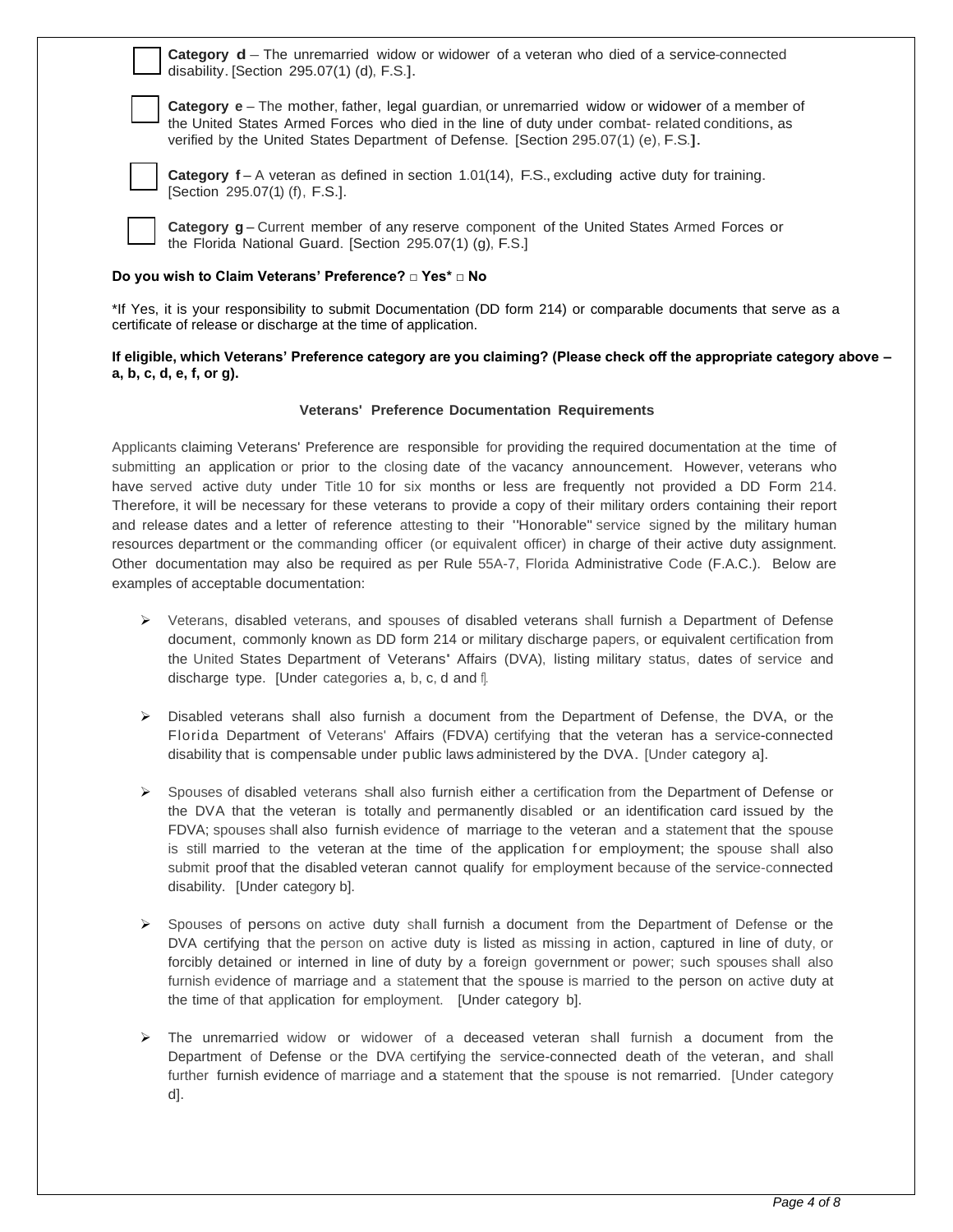$\triangleright$  The mother, father, legal guardian, or unremarried widow or widower of a deceased member of the Armed Forces who died in the line of duty under combat conditions shall furnish the following. [Under category e):

Mother or father of the deceased member shall submit birth certificate, adoptions papers or other legal documentation verifying the applicant is the parent and documentation from the Department of Defense certifying the service-connected death of the member was under combat-related conditions.



Legal guardian  $-To$  be determined. Review required on a case-by-case basis.

- Unremarried widow or widower of a deceased member shall furnish e vidence of marriage, a statement that the spouse is not remarried and documentation from the Department of Defense certifying the service-connected death of the member was under combat-related conditions.
- ➢ Current reserve and Florida National Guard members shall provide a letter stating they are a current member of any reserve component of the US Armed Forces or the Florida National Guard signed by the military human resources department or the commanding officer (or equivalent officer) in charge of their military service. [Under category g].

Military service which is eligible for veterans' preference has been expanded by section 295.07, F.S., effective July 1, 2014. Therefore, pursuant to the new statute, all military service members who received an honorable discharge are eligible for preference. However, the weight of the preference is determined by the category of veterans' preference chosen.

- 1. To receive preference as a wartime veteran pursuant to section 295.07, F.S., a veteran must have served in <sup>a</sup> campaign or expedition for which <sup>a</sup> campaign badge or expeditionary medal has been authorized or <sup>a</sup> veteran who has served on active duty in a non-training status for at least one (1) day during one of the periods of wartime service listed below\*:
	- World War II:December 7, 1941, to December 31, 1946.
	- Korean Conflict: June 27, 1950, to January 31, 1955.
	- Vietnam Era: February 28, 1961, to May 7, 1975.
	- Persian Gulf War: August 2, 1990, to January 2, 1992.
	- Operation Enduring Freedom: October 7, 2001, and ending on the date thereafter prescribed by presidential proclamation or by law.
	- Operation Iraqi Freedom: March 19, 2003, and ending on the date thereafter prescribed by presidential proclamation or by law. Operation Iraqi Freedom has been renamed Operation New Dawn effective September 1, 2010.

\*The above is only a partial list, please see section 1.01(14) F.S., for a complete list of wars applicable *for veterans' preference.*

- 2. To receive preference as a veteran during a non-wartime era, the applicant must provide discharge documentation such as the DO Form 214 (member copy #4) or comparable documentation.
- 3. To receive preference as a reservist or as a member of the Florida National Guard, the applicant must provide documentation of their current military status.
- 4. To receive preference under any of the other categories listed above, the applicant must provide documentation pursuant to Rule 55A-7, F.A.C.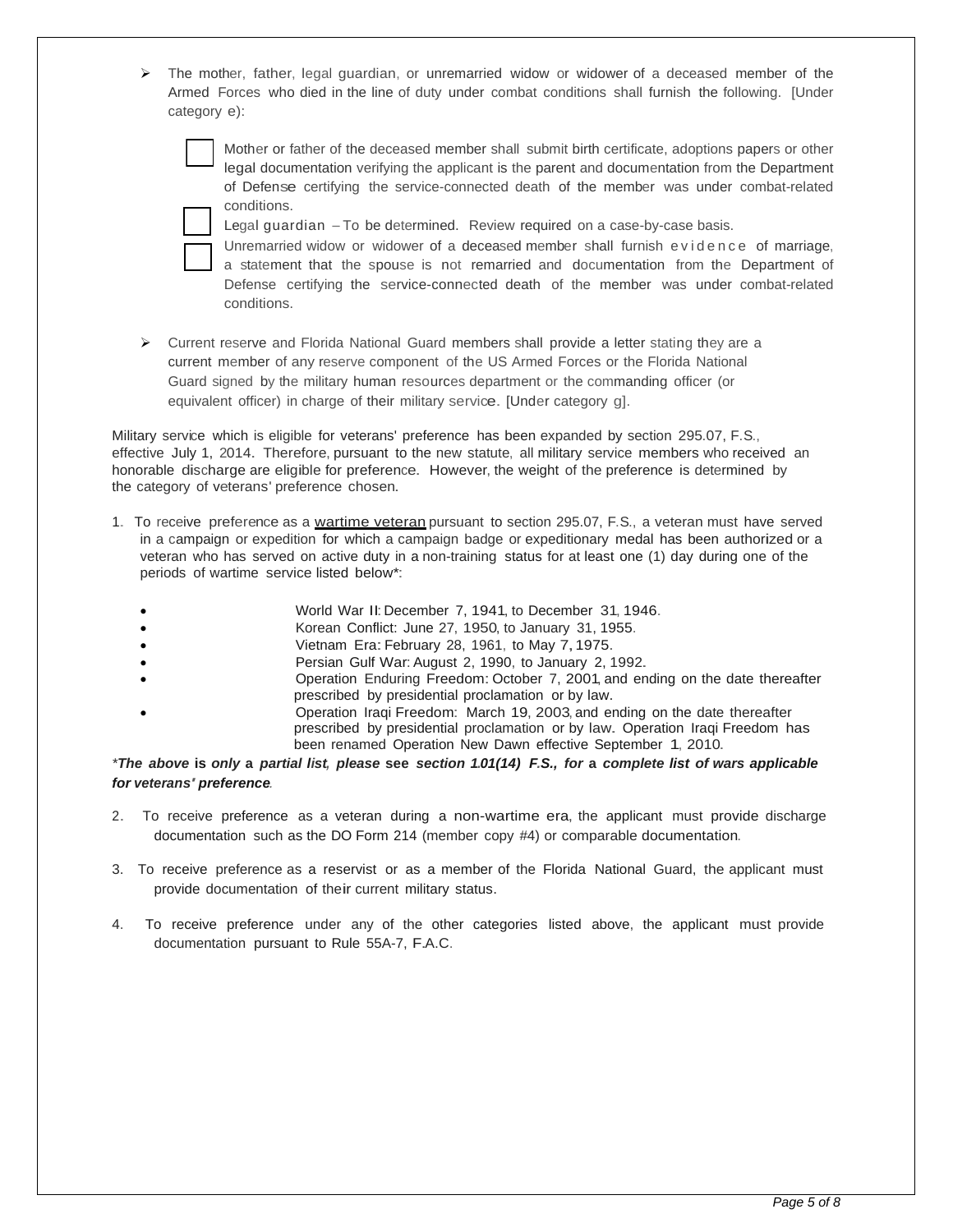## **-AUTHORIZATION AND CONSENT FORM**

I certify that answers given herein are true and complete to the best of my knowledge. I hereby authorize the Town of Surfside (the "Town") and/or it's agents to verify all information contained herein. I authorize my current and former employers, references, registration and licensing boards and educational institutions listed on my application for employment to provide the Town with any job-related information requested. I also release all past employers and references from any and all liability for the release of information to the Town.

I understand that all job offers from the Town are conditioned on the successful completion of a criminal background check, physical, drug screening (if applicable for the position applied), credit check, drivers' record (if applicable for the position applied), reference check, past employment verification and proof of education (collectively referred to as a "background check"). By signing this application, I authorize the Town to conduct a background check and, if applicable, a consumer report to be procured for employment purposes.

This application for employment shall be considered active for a period of time not to exceed six months. Any applicant wishing to be considered for employment beyond this time period should inquire as to whether or not applications are being accepted at that time.

I understand that neither this document nor any offer of employment from the Town constitutes an employment contract unless a specific document to that effect is executed by the Town and employee in writing. In consideration for my employment, I agree to conform to the rules and regulations of the Town. I acknowledge that rules may be changed, withdrawn, added or interpreted at any time, at the Town's sole option and without prior notice to me.

\_\_\_\_\_\_\_\_\_\_\_\_\_\_\_\_\_\_\_\_\_\_\_\_\_\_\_\_\_\_\_\_\_\_\_\_\_\_\_\_\_\_\_\_ \_\_\_\_\_\_\_\_\_\_\_\_\_\_\_\_\_\_\_\_

 *Printed Name of Applicant Date* 

\_\_\_\_\_\_\_\_\_\_\_\_\_\_\_\_\_\_\_\_\_\_\_\_\_\_\_\_\_\_\_\_\_ *Signature of Applicant (Must be in ink)*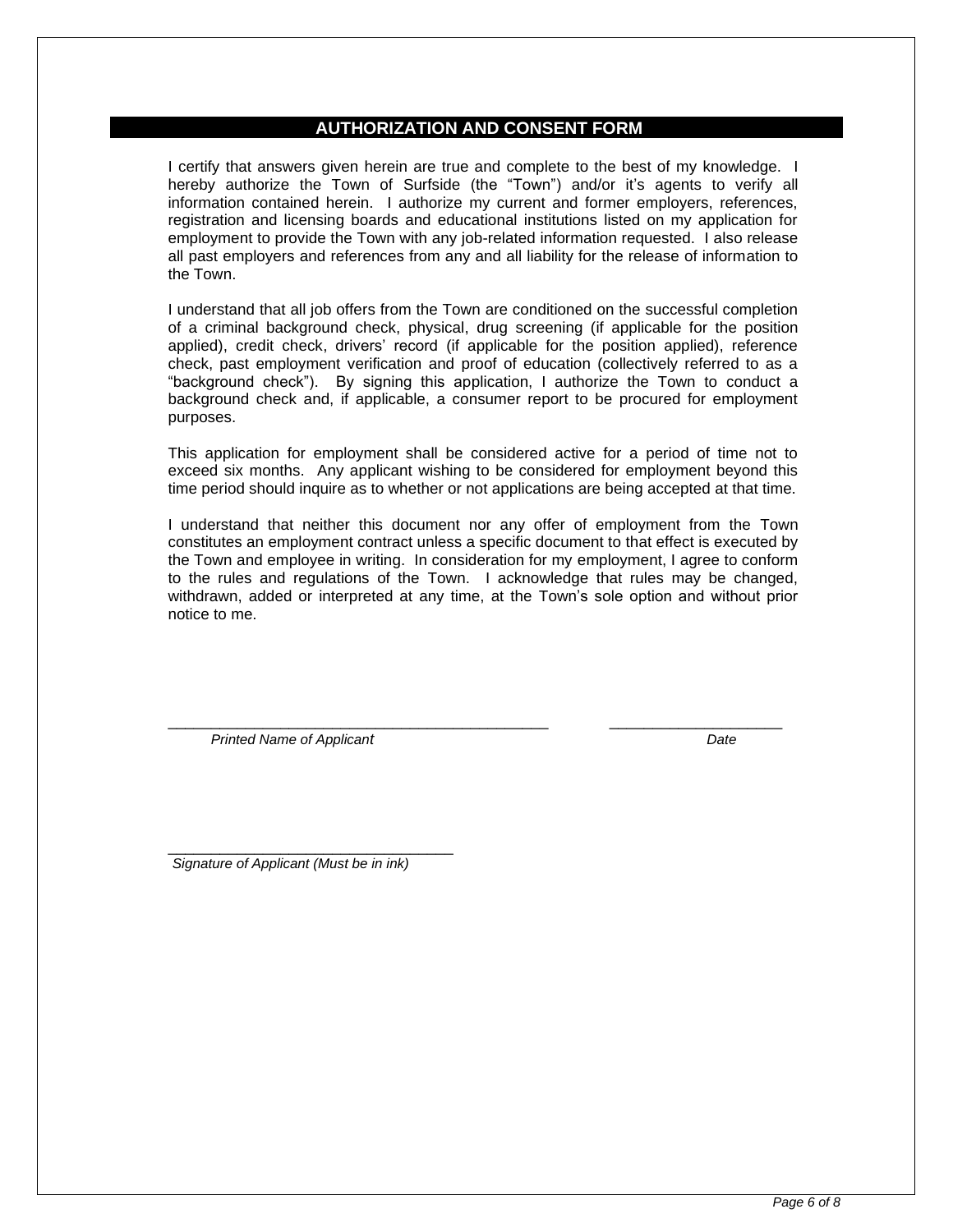

# **Collection and Use of Social Security Numbers**

In accordance with FSS 119.071, The Town of Surfside's purpose for collecting your social security number is:

Check those that apply:

| <b>Employment Application Process</b><br><b>Payroll Eligibility Verification</b><br><b>Identification and Verification</b><br><b>Employment Benefits</b><br>Income Reporting<br>Other |        |
|---------------------------------------------------------------------------------------------------------------------------------------------------------------------------------------|--------|
| confirm that I have received a copy of this written statement describing the purpose(s)<br>for collecting my Social Security Number as required by FSS 109.071(5)(a)(3).              |        |
| By: <u>(Signature)</u>                                                                                                                                                                | (Date) |
| (Witness)                                                                                                                                                                             | (Date) |